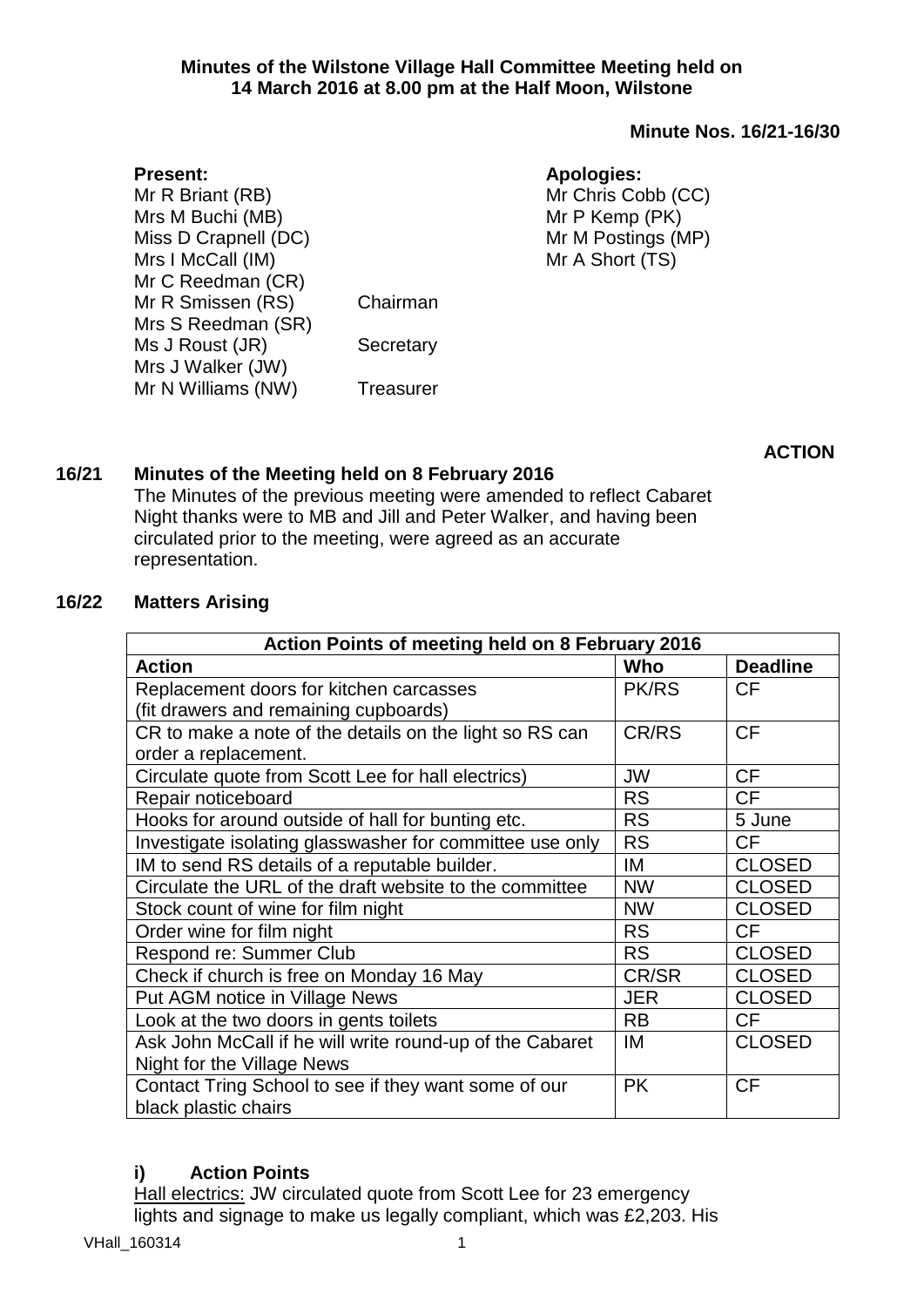# **ACTION**

**IM**

| quote for new distribution board with individual circuit breakers to      |           |
|---------------------------------------------------------------------------|-----------|
| upgrade electrics was £1,600. JW will ask Peter Walker to see if there is | <b>JW</b> |
| any negotiation on price if he does both jobs and sort out the non-       |           |
| maintained light in the cupboard and the non-working striplights. JW will | <b>JW</b> |
| then circulate final price and engage Scott to do the work. Thanks to JW  |           |
| and Peter Walker for their work on this.                                  |           |
| New website: RS will forward Chris Cobb's email. NW will contact CC to    | <b>RS</b> |
| confirm what the live URL will be.                                        | <b>NW</b> |

#### **16/23 Ladies' Toilets**

Irene had been doing some work on getting estimates. Mike Harrison from Cheddington will supply a quote in the next few days. He thought the water heater could be housed under the sink. Irene to distribute quote from Mike Harrison when it's received. We may then ask Trevor to re-quote so that we have comparable quotes.

### **16/24 Treasurer's Report**

Finances are in good shape.

#### **Balances - 14 March 2016**

| Current                                    | 1,561.06  |                                                       |
|--------------------------------------------|-----------|-------------------------------------------------------|
| Deposit                                    | 31,341.90 |                                                       |
| <b>Money Market</b>                        | 7,000.00  |                                                       |
| Petty cash                                 | 431.73    |                                                       |
| Awaiting paying in                         | 360.00    |                                                       |
|                                            | 40,694.69 |                                                       |
| <b>Outstanding bills</b><br>Unpaid cheques | 0.00      | - 396.00 FN6 film hire                                |
| <b>Total funds</b>                         |           | 40,298.69 737.99 insurance paid since<br>last meeting |
|                                            |           |                                                       |

Approx. profit 11,700.00 current financial year (inc £6,000 grant from TRPC)

### **16/25 Website**

The new website had been discussed earlier in the meeting.

# **16/26 Past Events**

**Film Night:** Another successful evening.

# **16/27 Future Events**

# **Film Night**

We will get some ginger beer for the bar. The last film of the season is Spectre on April 8. Tickets will go on sale asap.

# **Fete**

Planning is going well.